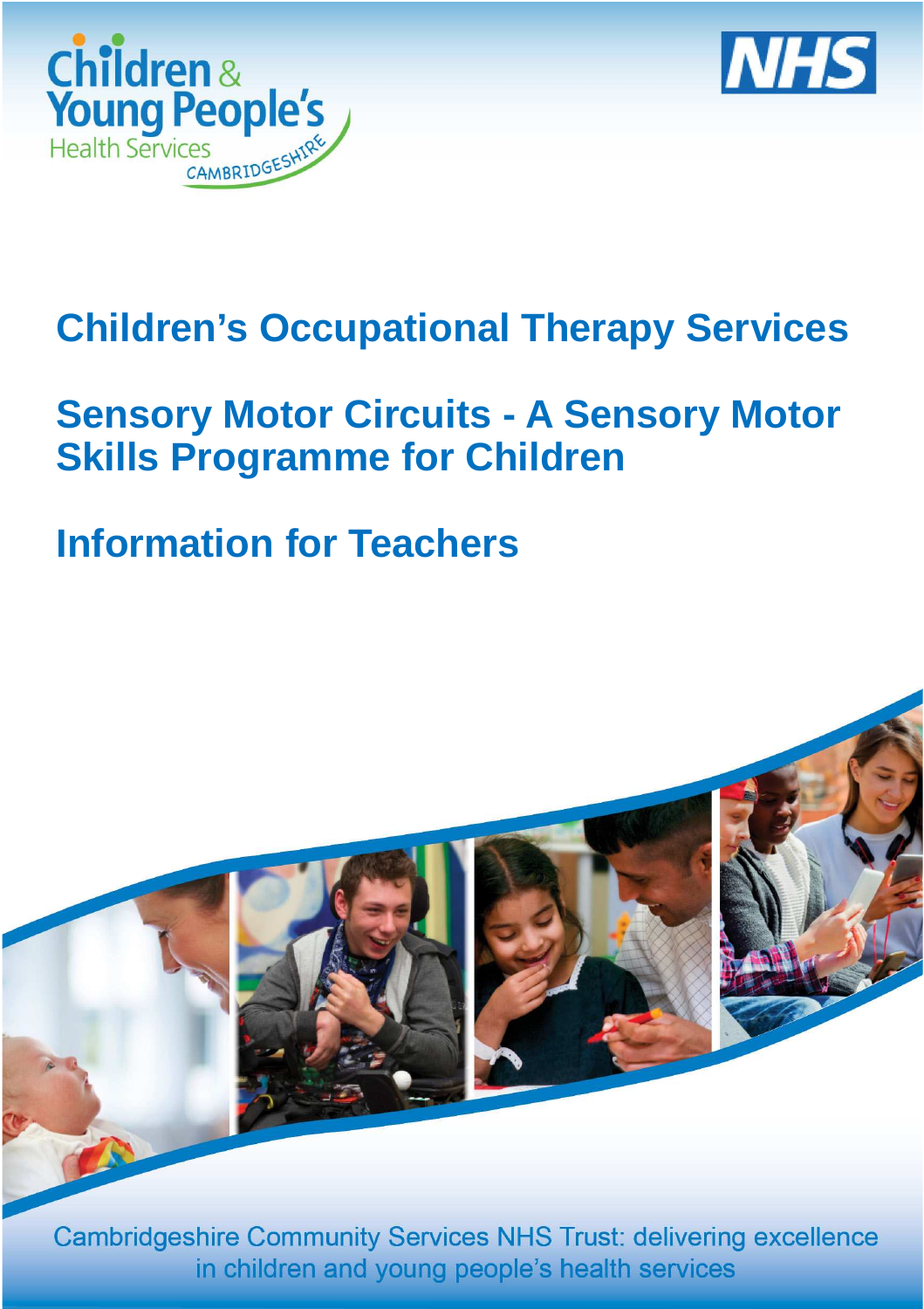#### **Information for Teachers**

Participation in a short sensory motor circuit is a great way both to energise and settle children into the school day.

The aim is to focus concentration in readiness for the day's learning. The circuit also encourages the development of the child's sensory processing skills.

Many children can benefit from attending a Sensory Circuit, even for a short period of time. Record behaviours that you see in a child that suggests that they would benefit

### **These include:**

- Constant fidgeting in class
- Slow to start work and constantly missing cues
- Difficulty organising self
- Lethargic and dreamy
- Poor coordination and balance
- Known sensory processing difficulties
- Constantly rocking
- Has difficulty paying attention
- Lacking confidence to join in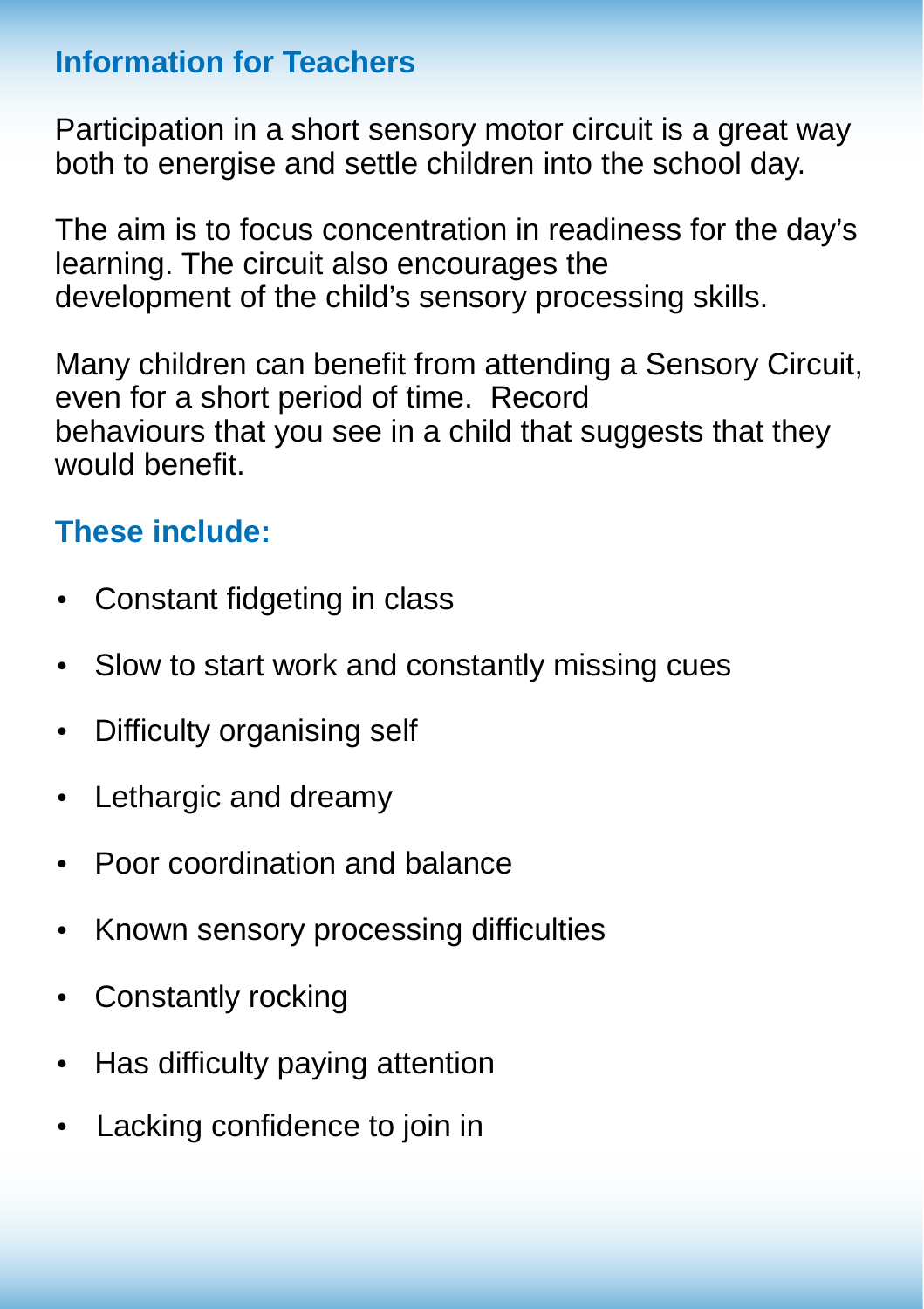Once you have selected the children you want to attend the circuit, the circuit co-ordinator and the class teacher need to set a target for each child.

This can be both a physical skills target and a sensory or behaviour target. For example; to improve balance and reduce calling out in class.

The circuit should be an active, physical and fun activity that children enjoy. Ideally is should be run first thing in the morning, and after lunch if at all possible.

The Sensory Circuit provides a sequence of activities done repeatedly to provide the child with the right type of sensory input in order to calm and organise them for the day ahead ready for learning to occur.

The idea is to start with something alerting, move to an organisation stage and then finally to a calming phase. The order is important; you don't want a child to return to class wound up and hyperactive!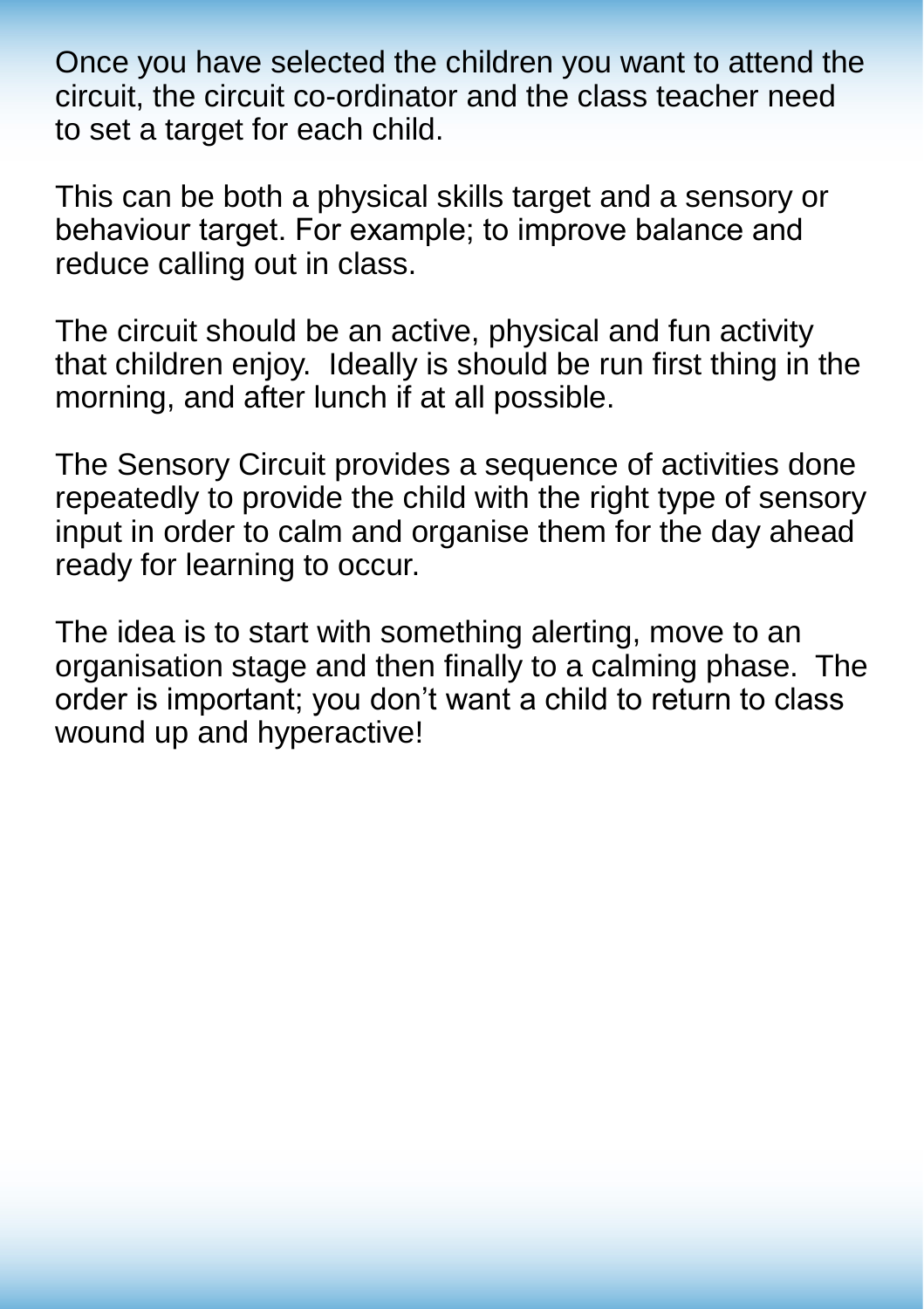### **Alerting section**

The aim of this section is to provide vestibular and proprioceptive stimulation within a controlled setting.

This prepares the brain for learning.

Activities can include such activities as:

- bouncing 10 times on a mini trampoline or space hopper
- spinning a hoop
- bunny hops / crab walks / frog
- Jumps
- therapy ball for rolling over and bouncing on,
- **skipping**
- walking on cans/stilts



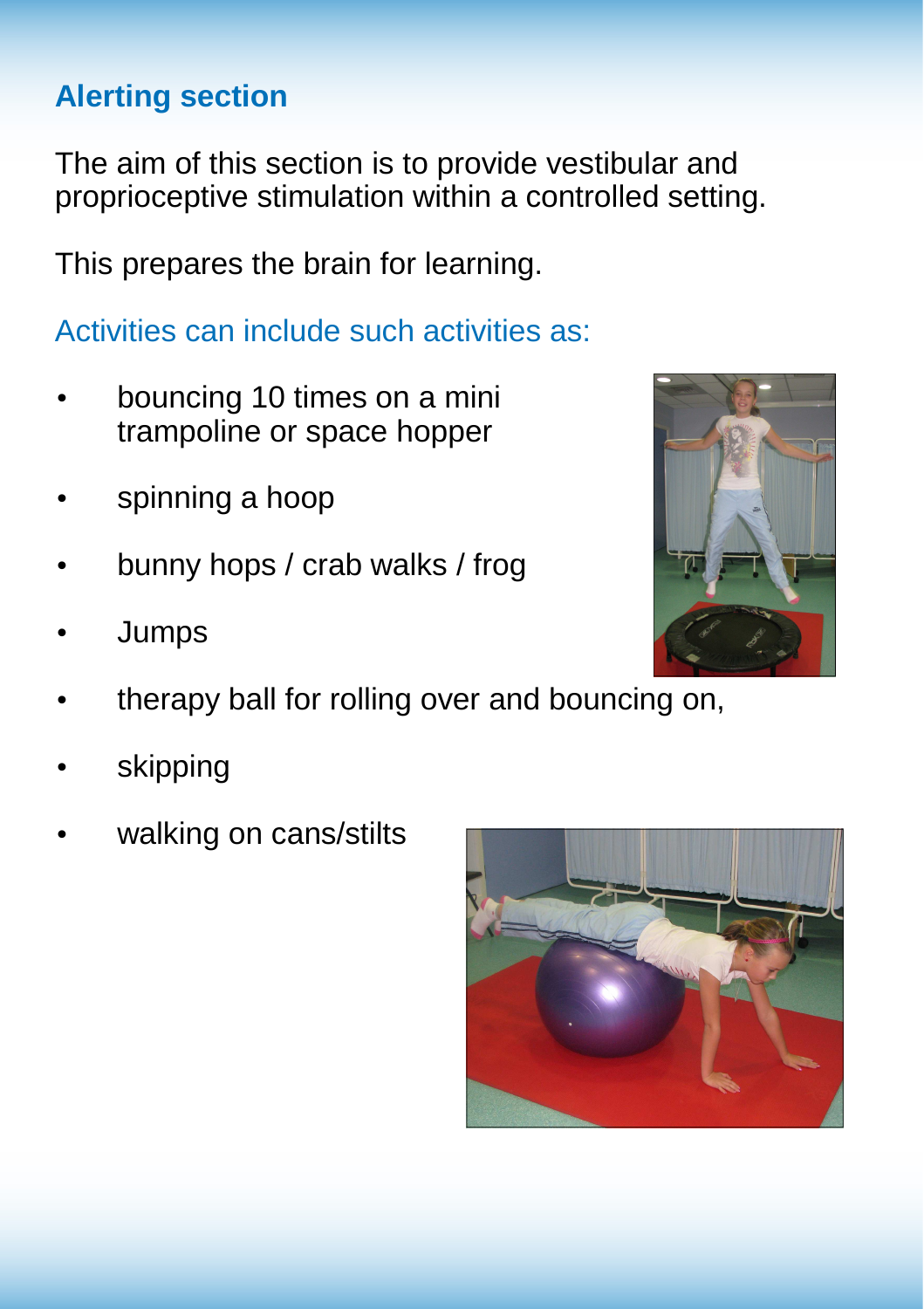### **2. Organising section**

This section includes activities that require motor sensory processing, balance and timing. The child needs to organise their body, plan their approach and do more than one thing at a time in a sequential order.

Activities includes tasks such as:

- balancing on a beam
- log rolling
- climbing wall bars
- throwing bean bags into a target
- arm push ups against the wall
- blowing bubbles or blowing a paper ball to a target



- wobble boards for balance work
- T-stool for balance work (one legged stool).
- Skipping and jumping a moving rope

These are skills that may increase a child's focus, attention span and performance within the classroom.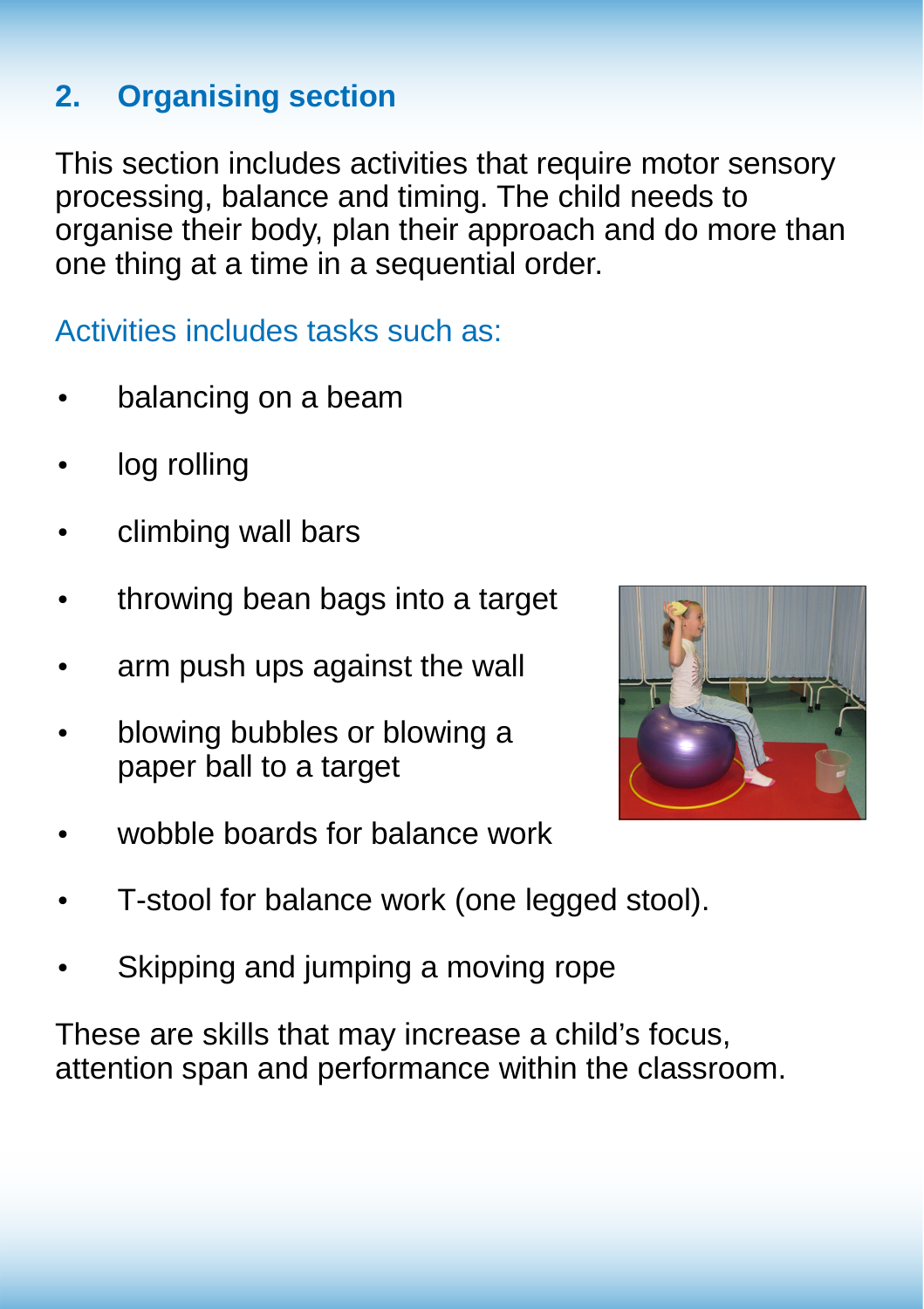#### **Calming section**

The calming activities are very important as they provide input to ensure that children leaves the circuit and return to their classrooms calm, centred and ready for the day ahead.

Activities include proprioceptive or deep pressure activities such as:

- placing feet or hands in weighted bean bags
- lying under weighted blankets
- having balls rolled over their backs
- hot-dogs (rolling child up tightly in a blanket).

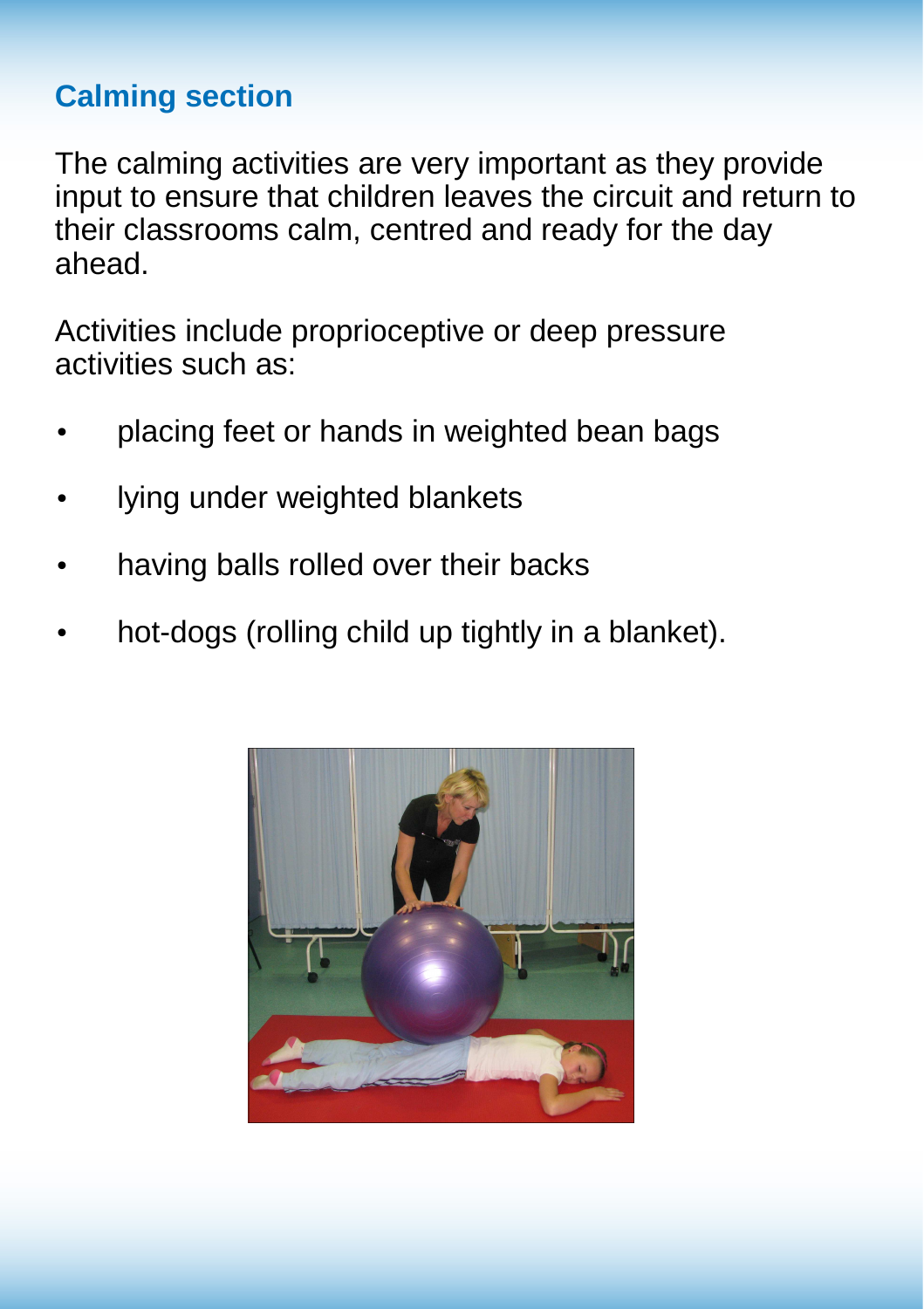**Within the classroom setting** it is often possible to transfer techniques used within the sensory circuits to continue to support a child. Frequent movement breaks can be built into the school day as necessary – ask your Occupational Therapist (OT) for more suggestions advice.

The Sensory Motor Circuits are based on the theories of sensory processing and sensory integration; please ask you OT for further information.